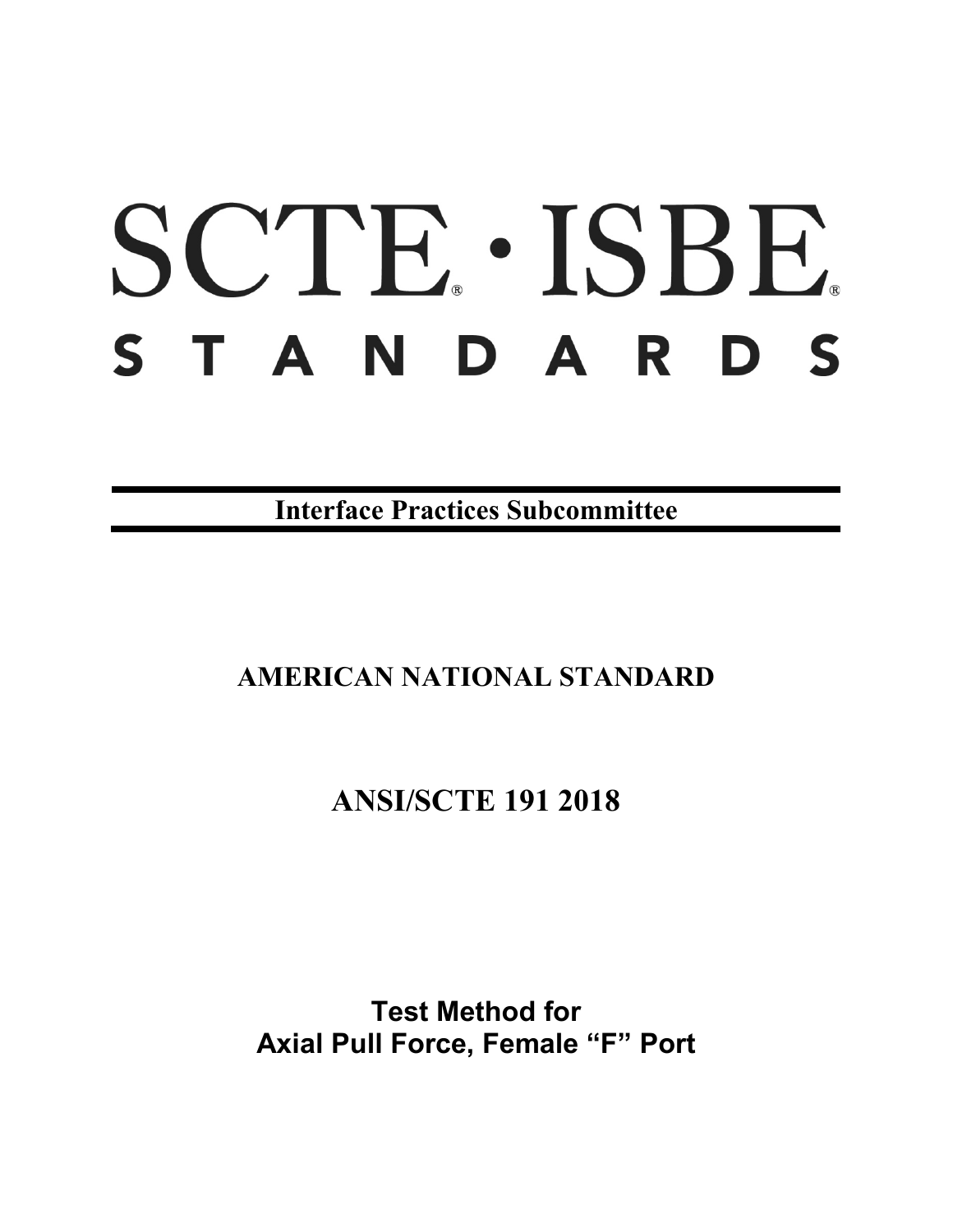# **NOTICE**

<span id="page-1-0"></span>The Society of Cable Telecommunications Engineers (SCTE) / International Society of Broadband Experts (ISBE) Standards and Operational Practices (hereafter called "documents") are intended to serve the public interest by providing specifications, test methods and procedures that promote uniformity of product, interchangeability, best practices and ultimately the long-term reliability of broadband communications facilities. These documents shall not in any way preclude any member or non-member of SCTE•ISBE from manufacturing or selling products not conforming to such documents, nor shall the existence of such standards preclude their voluntary use by those other than SCTE•ISBE members.

SCTE•ISBE assumes no obligations or liability whatsoever to any party who may adopt the documents. Such adopting party assumes all risks associated with adoption of these documents and accepts full responsibility for any damage and/or claims arising from the adoption of such documents.

Attention is called to the possibility that implementation of this document may require the use of subject matter covered by patent rights. By publication of this document, no position is taken with respect to the existence or validity of any patent rights in connection therewith. SCTE•ISBE shall not be responsible for identifying patents for which a license may be required or for conducting inquiries into the legal validity or scope of those patents that are brought to its attention.

Patent holders who believe that they hold patents which are essential to the implementation of this document have been requested to provide information about those patents and any related licensing terms and conditions. Any such declarations made before or after publication of this document are available on the SCTE•ISBE web site at [http://www.scte.org.](http://www.scte.org/)

All Rights Reserved

© Society of Cable Telecommunications Engineers, Inc. 2018 140 Philips Road Exton, PA 19341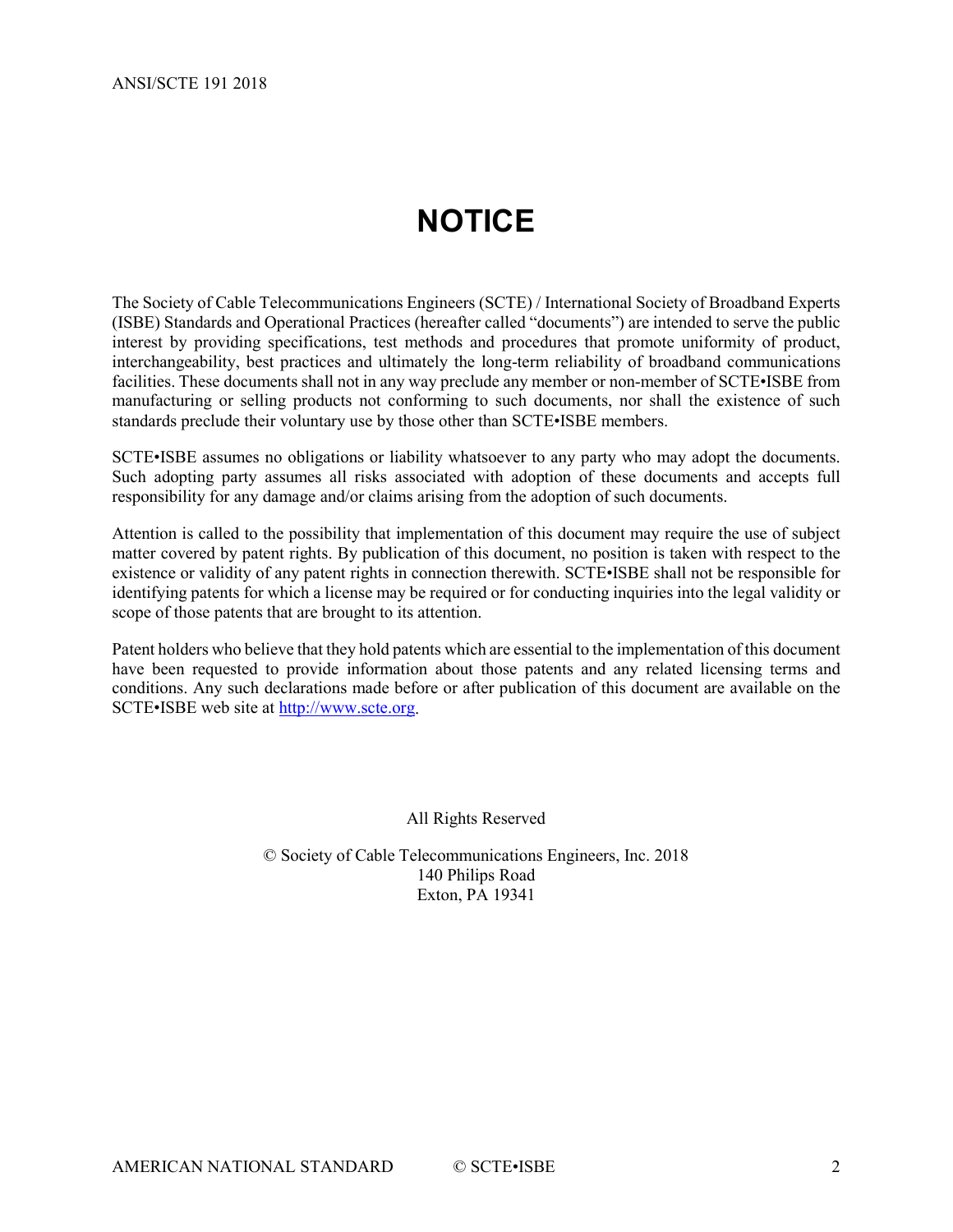<span id="page-2-0"></span>**Title** 

# **Table of Contents**

<u> 1980 - Johann Barbara, martxa alemaniar amerikan a</u>

#### Page Number

| 2.               |  |  |  |  |  |
|------------------|--|--|--|--|--|
| 3 <sub>1</sub>   |  |  |  |  |  |
| 4.               |  |  |  |  |  |
| 5 <sub>1</sub>   |  |  |  |  |  |
| 6.               |  |  |  |  |  |
| $\overline{7}$ . |  |  |  |  |  |
|                  |  |  |  |  |  |
|                  |  |  |  |  |  |

# **List of Figures**

| <b>Title</b> | Page Number |
|--------------|-------------|
|              |             |
|              |             |

# **List of Tables**

**Title** 

Page Number

NO TABLE OF FIGURES ENTRIES FOUND.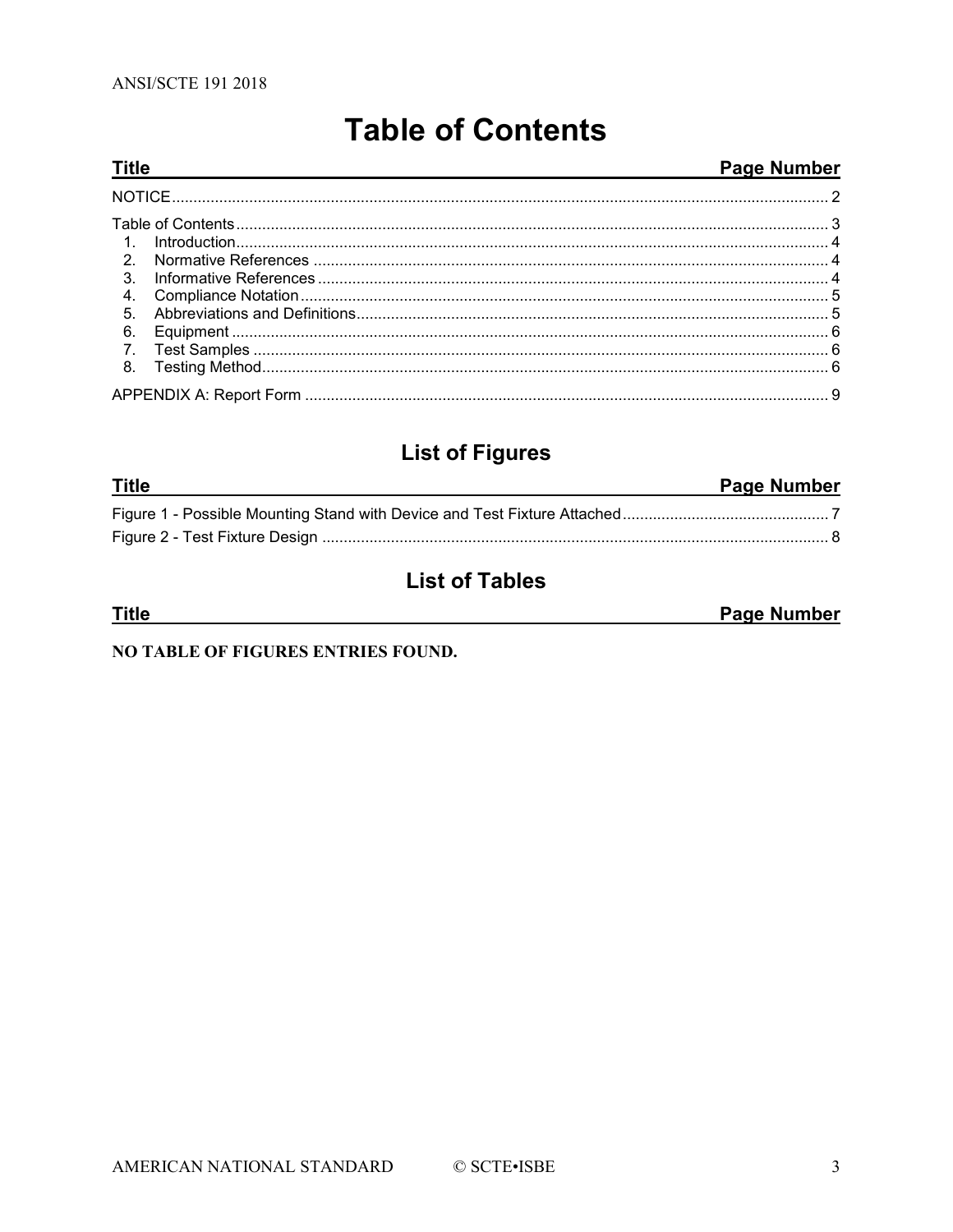## <span id="page-3-0"></span>**1. Introduction**

#### **1.1. Executive Summary**

Test Method to determine F Port strength when subjected to axial pull.

#### **1.2. Scope**

This test procedure is used to evaluate the mechanical strength of female "F' ports when an axial pull force is applied.

#### **1.3. Benefits**

Proper mechanical attachment of the F Port to equipment is important to the performance of the physical plant.

#### **1.4. Intended Audience**

Technical Operations, Installation, Service and Maintenance technicians.

#### **1.5. Areas for Further Investigation or to be Added in Future Versions**

Further investigation may be needed if end user determines failure of F Port when tested in accordance to this standard.

#### <span id="page-3-1"></span>**2. Normative References**

The following documents contain provisions, which, through reference in this text, constitute provisions of this document. At the time of Subcommittee approval, the editions indicated were valid. All documents are subject to revision; and while parties to any agreement based on this document are encouraged to investigate the possibility of applying the most recent editions of the documents listed below, they are reminded that newer editions of those documents might not be compatible with the referenced version.

#### **2.1. SCTE References**

• No normative references are applicable.

#### **2.2. Standards from Other Organizations**

• No normative references are applicable.

#### **2.3. Published Materials**

• No normative references are applicable.

## <span id="page-3-2"></span>**3. Informative References**

The following documents might provide valuable information to the reader but are not required when complying with this document.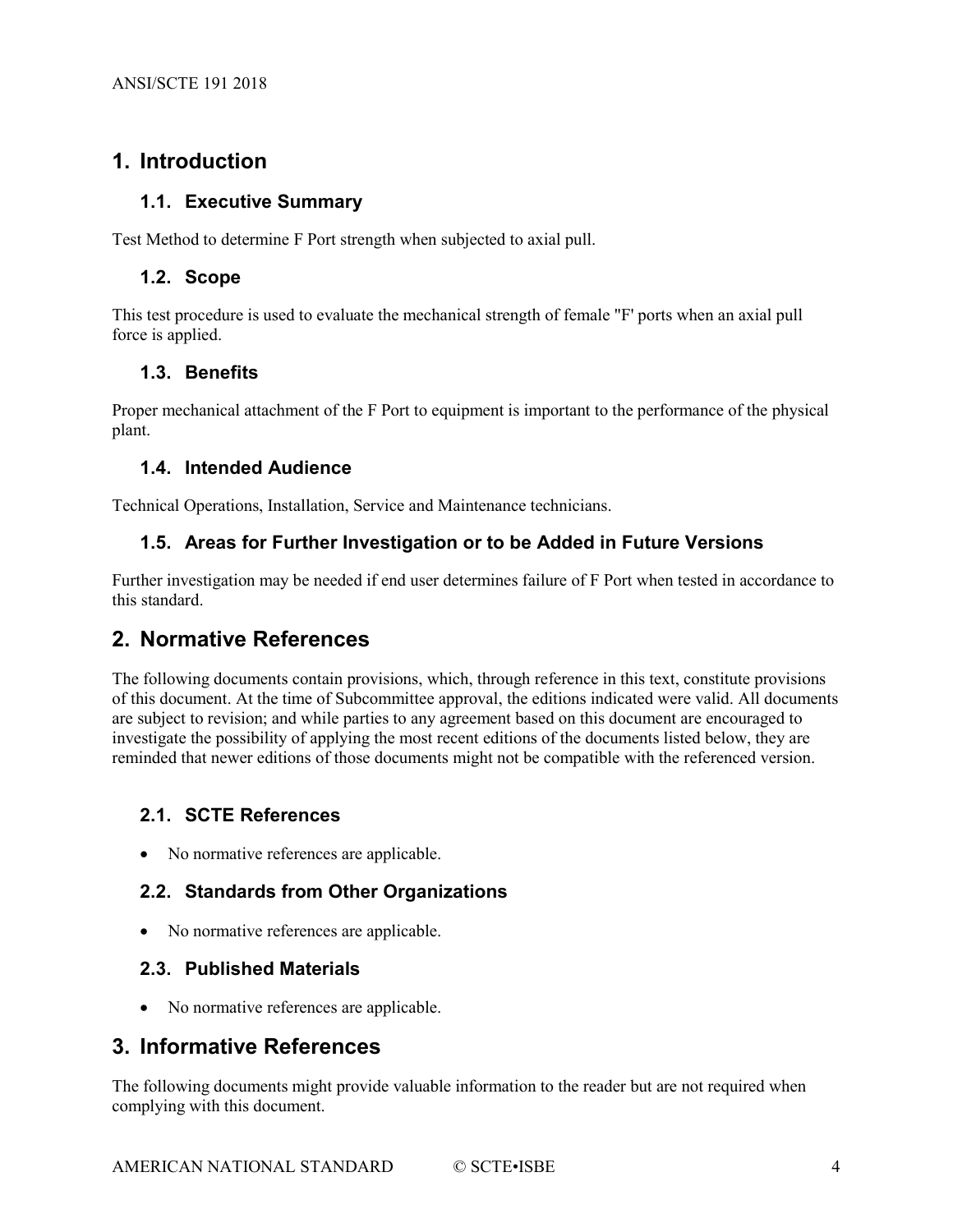#### **3.1. SCTE References**

- ANSI/SCTE 01 2015 Specification for "F" Port, Female, Outdoor
- ANSI/SCTE 02 2015 Specification for "F" Port, Female, Indoor

#### **3.2. Standards from Other Organizations**

• No informative references are applicable.

#### **3.3. Published Materials**

• No informative references are applicable.

#### <span id="page-4-0"></span>**4. Compliance Notation**

| shall      | This word or the adjective "required" means that the item is an              |
|------------|------------------------------------------------------------------------------|
|            | absolute requirement of this document.                                       |
| shall not  | This phrase means that the item is an absolute prohibition of this           |
|            | document.                                                                    |
| forbidden  | This word means the value specified shall never be used.                     |
|            | This word or the adjective "recommended" means that there may exist          |
|            | valid reasons in particular circumstances to ignore this item, but the       |
| should     | full implications should be understood and the case carefully weighted       |
|            | before choosing a different course.                                          |
|            | This phrase means that there may exist valid reasons in particular           |
|            | circumstances when the listed behavior is acceptable or even useful,         |
| should not | but the full implications should be understood and the case carefully        |
|            | weighed before implementing any behavior described with this label.          |
|            | This word or the adjective " <i>optional</i> " means that this item is truly |
|            | optional. One vendor may choose to include the item because a                |
| may        | particular marketplace requires it or because it enhances the product,       |
|            | for example; another vendor may omit the same item.                          |
|            | Use is permissible for legacy purposes only. Deprecated features may         |
| deprecated | be removed from future versions of this document. Implementations            |
|            | should avoid use of deprecated features.                                     |

## <span id="page-4-1"></span>**5. Abbreviations and Definitions**

#### **5.1. Abbreviations**

| <b>ISBE</b> | International Society of Broadband Experts    |
|-------------|-----------------------------------------------|
| <b>SCTE</b> | Society of Cable Telecommunications Engineers |
| <b>ANSI</b> | <b>American National Standard Institute</b>   |
| <b>CRS</b>  | Cold Rolled Steel                             |

#### **5.2. Definitions**

None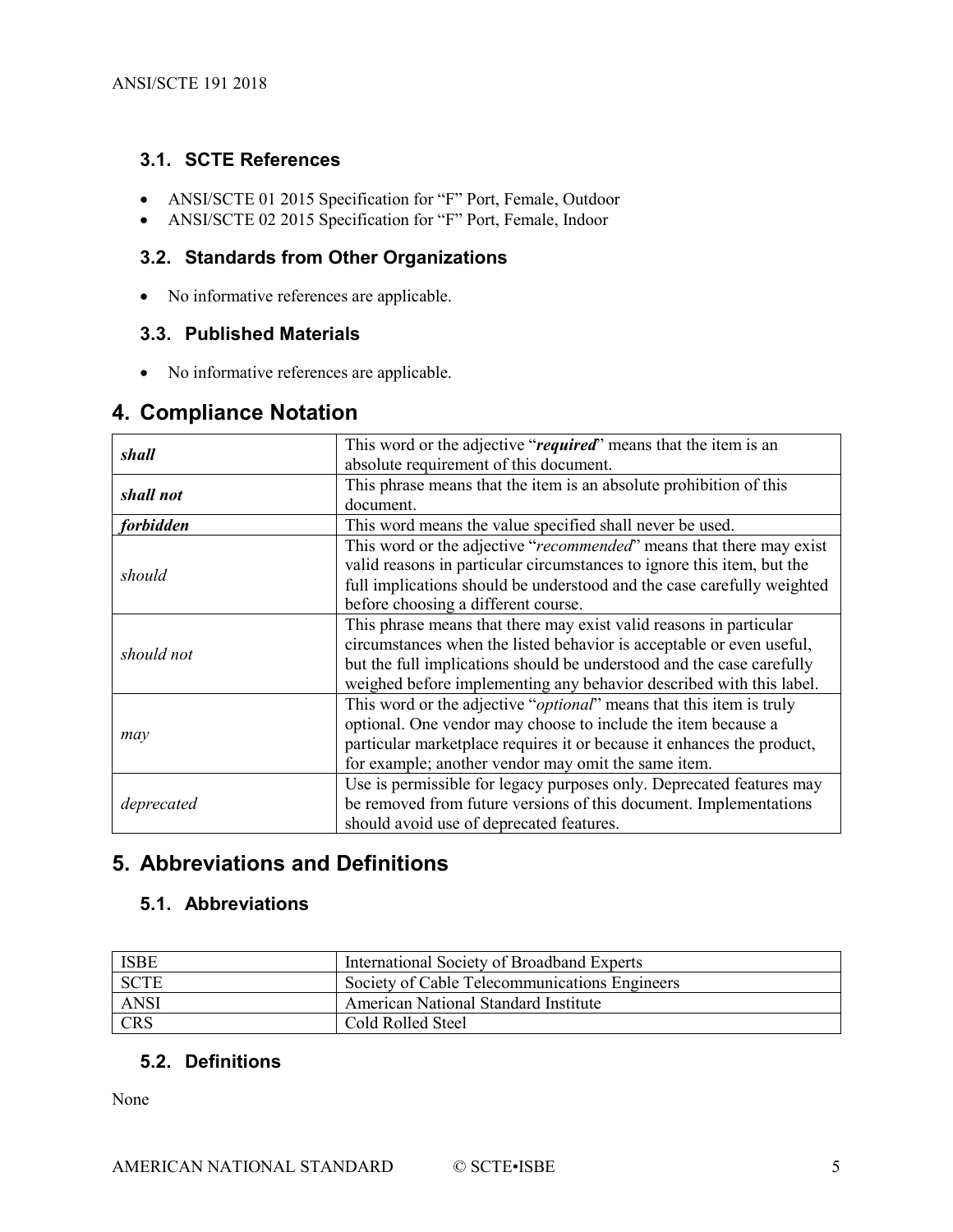## <span id="page-5-0"></span>**6. Equipment**

- 6.1. Tensile force testing machine (Instron Model 1122 or equivalent) with a recording device. It may be desirable to have an automatic cut off feature which can be activated by a maximum excursion limit setting and/or maximum force limit.
- 6.2. Mounting stand to secure the sample to the Instron base with the sample test port facing up, on axis with the pulling force. A possible configuration is shown in the accompanying drawing (Figure 1).
- 6.3. Axial pull test fixture (Figure 2) that threads over the port to be tested. Material should be cold rolled steel (CRS).
- 6.4. Mounting fixture to attach the test fixture to the Instron moving cross head. A pin through the test fixture 0.25 inch (6.4mm) hole is used to attach to the moving cross head.

### <span id="page-5-1"></span>**7. Test Samples**

7.1. A minimum of five samples of each device shall be used for testing.

#### <span id="page-5-2"></span>**8. Testing Method**

- 8.1. Calibrate the tensile test fixture per the manufacturer's recommendations.
- 8.2. Secure the device with the female "F" port to be tested to the mounting base. The port under test must be aligned perpendicular to the crosshead within  $\pm 2^{\circ}$ .
- 8.3. Thread the axial pull force test fixture onto the female "F" port to be tested, tighten to 30 in-lbs (3.34 N-m), pin fixture to the moving cross head and zero out the force gauge.
- 8.4. The female "F" port under test shall be pulled (in the direction indicated by the arrow in [Figure](#page-6-0)  [1\)](#page-6-0) to failure at a cross head speed of 2 inches (50 mm) per minute.
- 8.5. Record the maximum measured tensile force on the attached Report Form.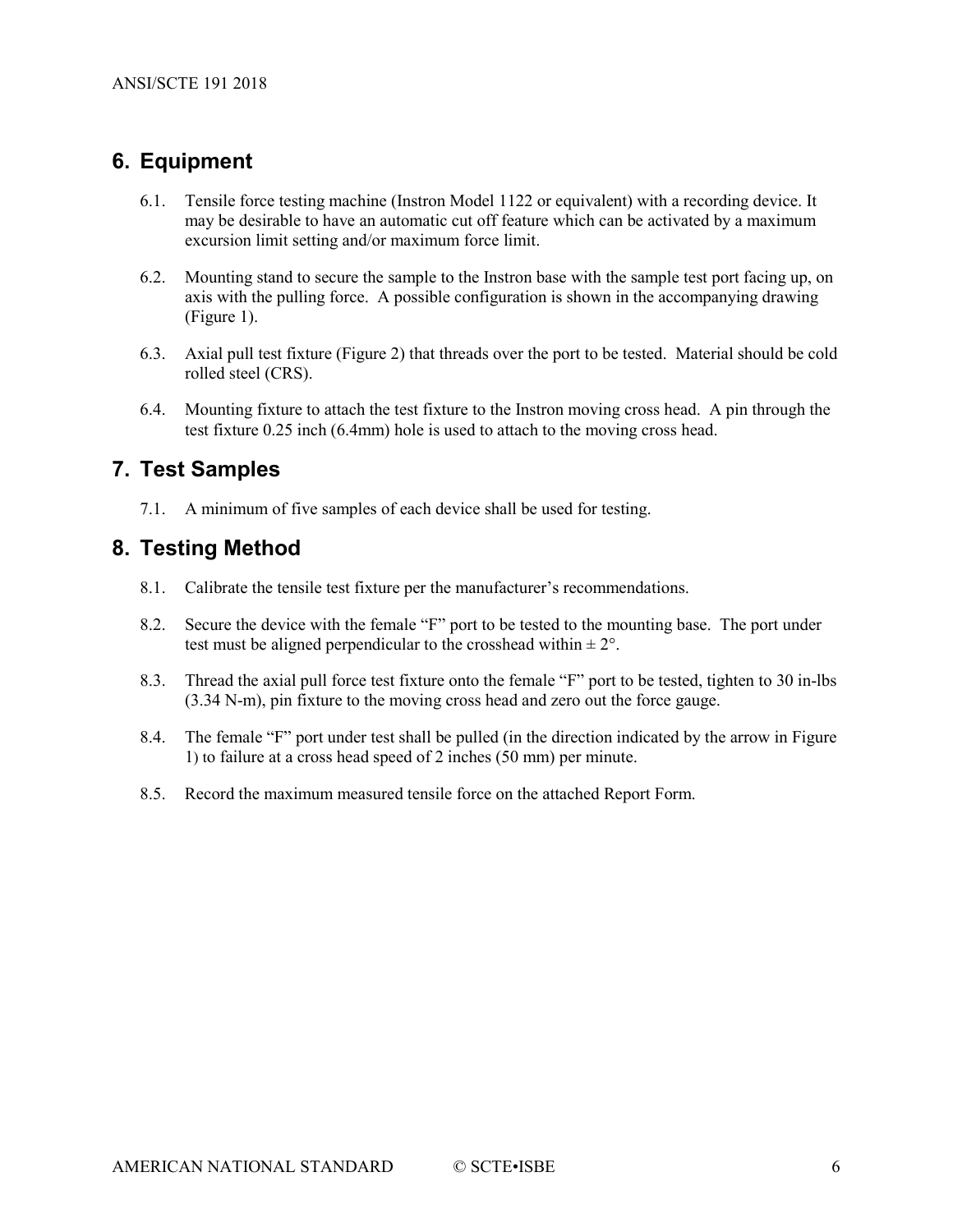

<span id="page-6-0"></span>**Figure 1 - Possible Mounting Stand with Device and Test Fixture Attached**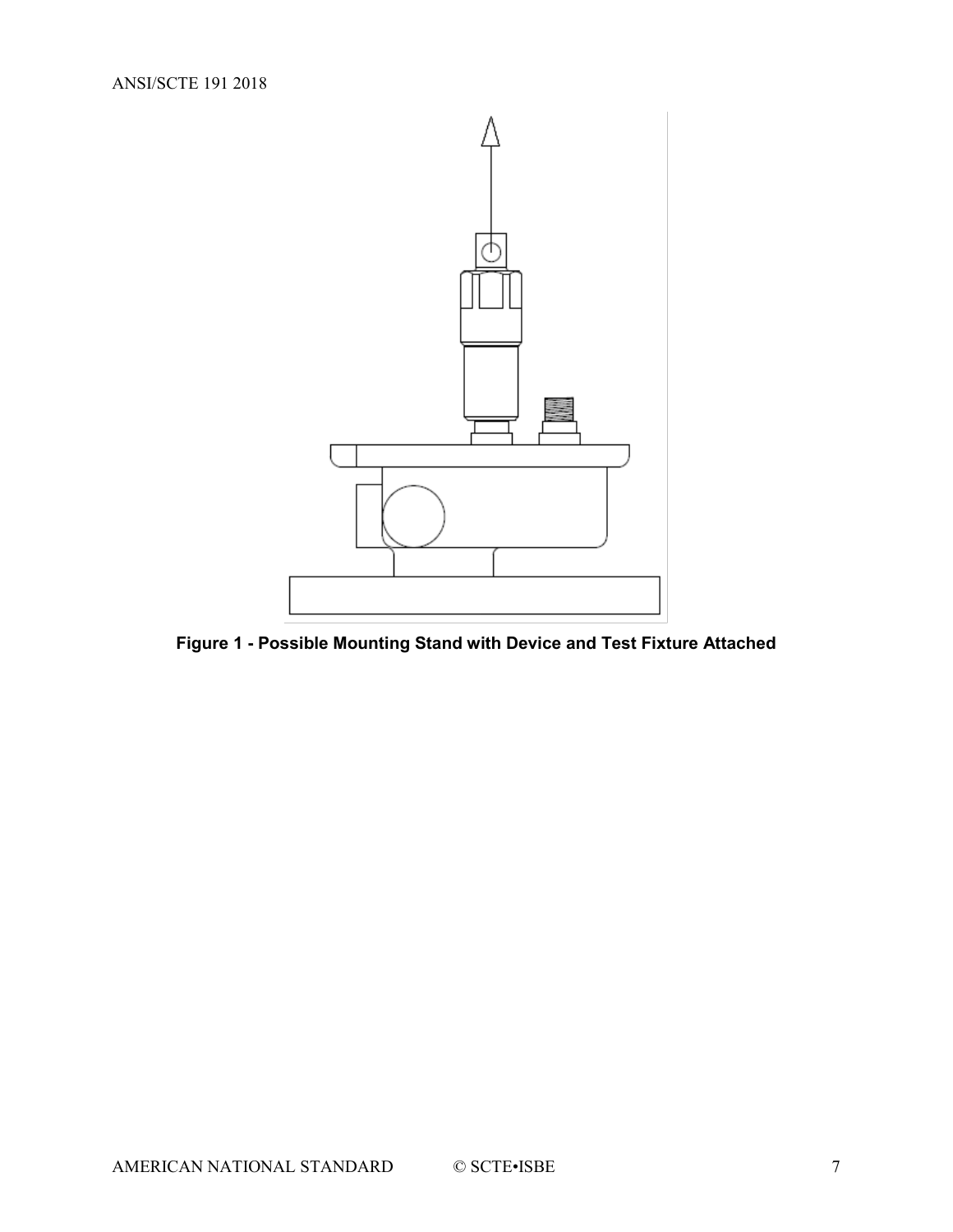

<span id="page-7-0"></span>**Figure 2 - Test Fixture Design**